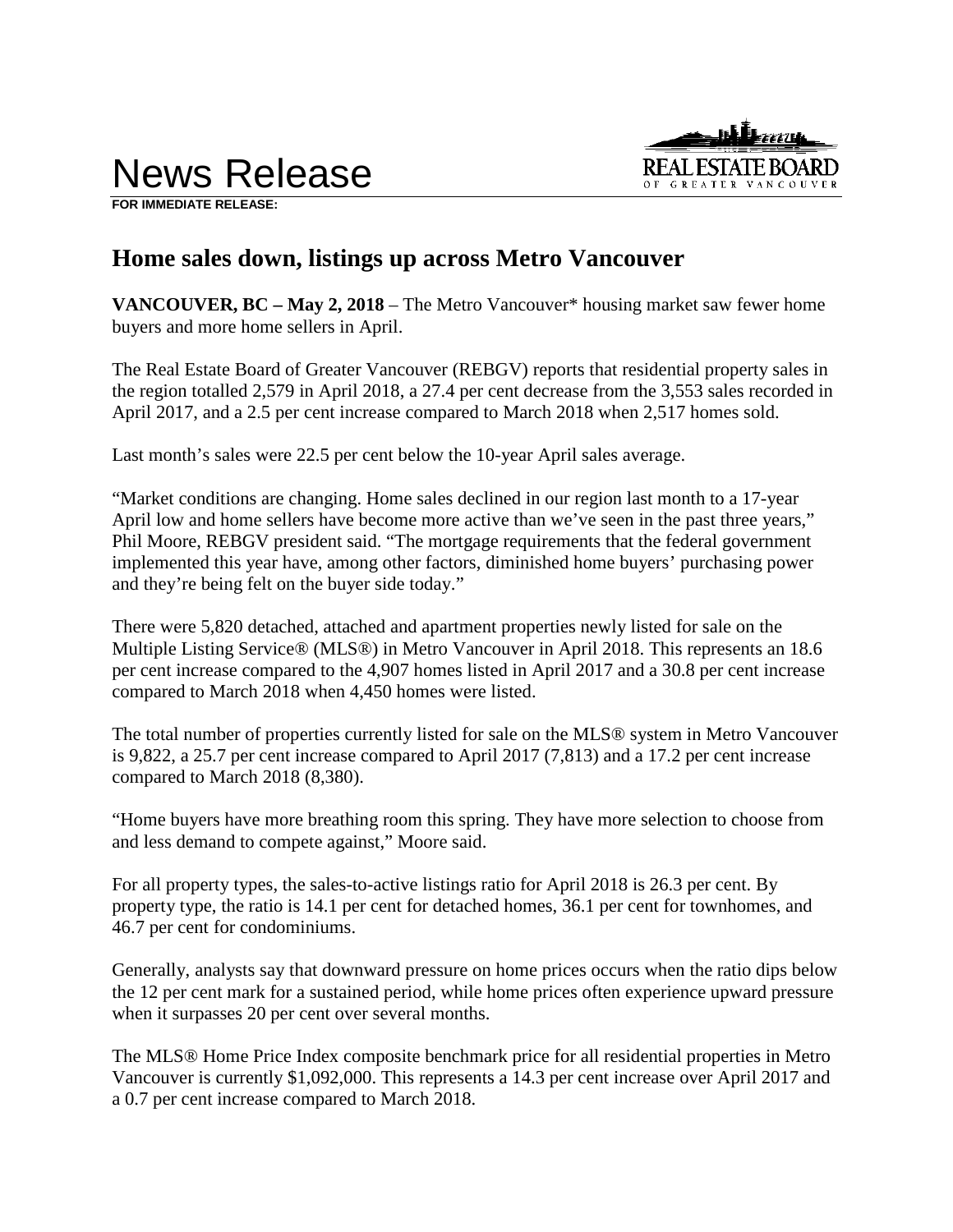Sales of detached properties in April 2018 reached 807, a 33.4 per cent decrease from the 1,211 detached sales recorded in April 2017. The benchmark price for detached properties is \$1,605,800. This represents a 5.1 per cent increase from April 2017 and a 0.2 per cent decrease compared to March 2018.

Sales of apartment properties reached 1,308 in April 2018, a 24 per cent decrease from the 1,722 sales in April 2017. The benchmark price of an apartment property is \$701,000. This represents a 23.7 per cent increase from April 2017 and a 1.1 per cent increase compared to March 2018.

Attached property sales in April 2018 totalled 464, a 25.2 per cent decrease compared to the 620 sales in April 2017. The benchmark price of an attached unit is \$854,200. This represents a 17.7 per cent increase from April 2017 and a 2.3 per cent increase compared to March 2018. -30-

\*Editor's Note: Areas covered by the Real Estate Board of Greater Vancouver include: Whistler, Sunshine Coast, Squamish, West Vancouver, North Vancouver, Vancouver, Burnaby, New Westminster, Richmond, Port Moody, Port Coquitlam, Coquitlam, Pitt Meadows, Maple Ridge, and South Delta.

The real estate industry is a key economic driver in British Columbia. In 2017, 35,993 homes changed ownership in the Board's area, generating \$2.4 billion in economic spin-off activity and an estimated 17,600 jobs. The total dollar value of residential sales transacted through the MLS® system in Greater Vancouver totalled \$37 billion in 2017.

The Real Estate Board of Greater Vancouver is an association representing more than 14,000 REALTORS® and their companies. The Board provides a variety of member services, including the Multiple Listing Service®. For more information on real estate, statistics, and buying or selling a home, contact a local REALTOR® or visit **www.rebgv.org**.

For more information please contact:

**Craig Munn** Manager, Communication Real Estate Board of Greater Vancouver 604.730.3146 cmunn@rebgv.org

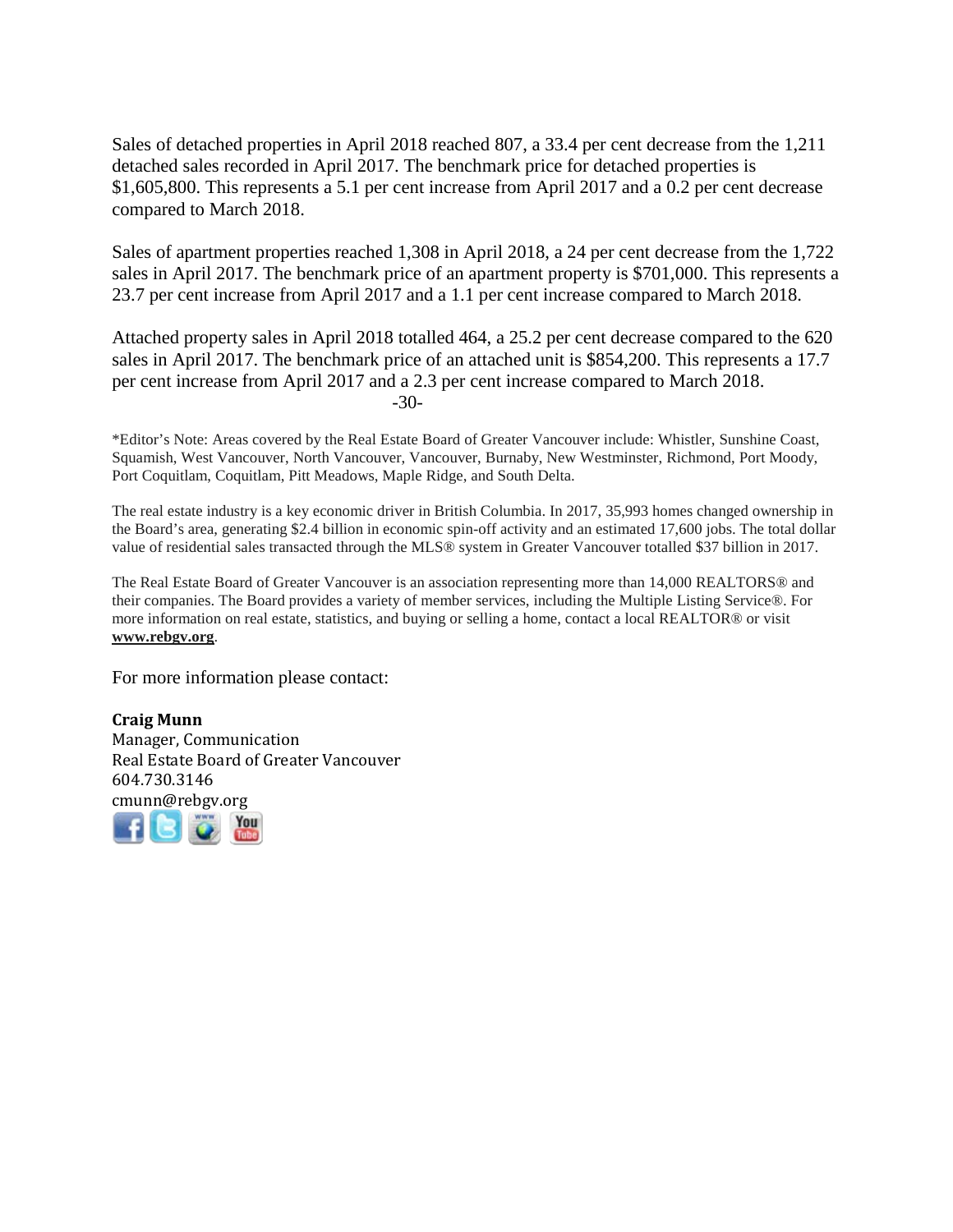



| <b>Property Type</b>    | Area                     | <b>Benchmark</b><br>Price | Price<br>Index | 1 Month<br>Change % | 3 Month<br>Change % | 6 Month<br>Change % | 1 Year<br>Change % | 3 Year<br>Change % | 5 Year<br>Change % | 10 Year<br>Change % |
|-------------------------|--------------------------|---------------------------|----------------|---------------------|---------------------|---------------------|--------------------|--------------------|--------------------|---------------------|
| Residential / Composite | Lower Mainland           | \$1,000,900               | 282.4          | 0.9%                | 4.1%                | 6.3%                | 16.9%              | 66.5%              | 84.0%              | 91.8%               |
|                         | <b>Greater Vancouver</b> | \$1,092,000               | 285.5          | 0.7%                | 3.4%                | 4.8%                | 14.3%              | 60.7%              | 81.0%              | 92.0%               |
|                         | Bowen Island             | \$992,600                 | 215.2          | 1.5%                | 5.4%                | 3.5%                | 13.0%              | 66.7%              | 73.7%              | 56.6%               |
|                         | <b>Burnaby East</b>      | \$1,007,700               | 280.3          | 1.4%                | 5.2%                | 7.1%                | 15.6%              | 57.2%              | 78.9%              | 89.6%               |
|                         | <b>Burnaby North</b>     | \$940,600                 | 284.0          | 0.8%                | 2.6%                | 5.3%                | 13.9%              | 63.0%              | 83.7%              | 90.1%               |
|                         | <b>Burnaby South</b>     | \$1,044,800               | 295.1          | $-0.8%$             | 2.3%                | 4.9%                | 13.9%              | 63.2%              | 86.1%              | 101.0%              |
|                         | Coquitlam                | \$972,600                 | 288.5          | 1.4%                | 4.2%                | 7.0%                | 18.5%              | 70.6%              | 96.0%              | 98.1%               |
|                         | Ladner                   | \$877,500                 | 246.3          | 0.5%                | 1.1%                | 1.9%                | 8.4%               | 44.7%              | 61.1%              | 73.1%               |
|                         | Maple Ridge              | \$747,300                 | 251.3          | 2.2%                | 6.8%                | 9.9%                | 25.0%              | 81.8%              | 88.2%              | 77.5%               |
|                         | New Westminster          | \$724,300                 | 310.5          | 2.2%                | 7.2%                | 11.2%               | 27.4%              | 82.6%              | 93.9%              | 103.1%              |
|                         | North Vancouver          | \$1,144,600               | 257.2          | 0.5%                | 4.7%                | 4.6%                | 12.3%              | 54.0%              | 75.3%              | 80.1%               |
|                         | <b>Pitt Meadows</b>      | \$753,200                 | 275.5          | 2.0%                | 7.7%                | 12.5%               | 29.6%              | 81.3%              | 99.5%              | 89.9%               |
|                         | Port Coquitlam           | \$785,600                 | 277.1          | 1.1%                | 6.7%                | 9.1%                | 22.2%              | 77.7%              | 95.8%              | 87.1%               |
|                         | Port Moody               | \$974,700                 | 269.4          | 1.8%                | 4.9%                | 7.6%                | 20.7%              | 70.8%              | 93.7%              | 88.7%               |
|                         | Richmond                 | \$1,037,400               | 302.9          | 1.2%                | 2.2%                | 5.3%                | 14.1%              | 62.8%              | 80.8%              | 103.6%              |
|                         | Squamish                 | \$884,300                 | 283.1          | 7.0%                | 9.9%                | 8.6%                | 21.9%              | 89.0%              | 130.7%             | 108.6%              |
|                         | Sunshine Coast           | \$616,800                 | 216.1          | 1.1%                | 5.4%                | 4.8%                | 14.9%              | 71.1%              | 79.6%              | 55.5%               |
|                         | Tsawwassen               | \$1,024,500               | 257.3          | 0.6%                | 2.6%                | 2.3%                | 8.2%               | 52.2%              | 71.0%              | 78.7%               |
|                         | Vancouver East           | \$1,114,000               | 326.2          | $-0.2%$             | 1.8%                | 2.8%                | 11.6%              | 60.1%              | 85.1%              | 111.7%              |
|                         | Vancouver West           | \$1,372,500               | 289.4          | $-0.5%$             | 1.3%                | 0.7%                | 8.6%               | 49.3%              | 70.9%              | 88.0%               |
|                         | West Vancouver           | \$2,619,400               | 281.6          | $-1.4%$             | 0.4%                | 0.5%                | 3.9%               | 40.2%              | 67.4%              | 87.6%               |
|                         | Whistler                 | \$1,053,300               | 231.6          | 7.4%                | 11.8%               | 8.9%                | 25.5%              | 89.8%              | 128.9%             | 73.1%               |
| Single Family Detached  | Lower Mainland           | \$1,339,200               | 284.1          | 0.2%                | 1.2%                | 1.3%                | 8.2%               | 55.2%              | 77.9%              | 97.6%               |
|                         | Greater Vancouver        | \$1,605,800               | 295.1          | $-0.2%$             | 0.3%                | $-0.2%$             | 5.1%               | 48.4%              | 74.8%              | 100.9%              |
|                         | Bowen Island             | \$992,600                 | 215.2          | 1.5%                | 5.4%                | 3.5%                | 13.0%              | 66.7%              | 73.7%              | 56.6%               |
|                         | <b>Burnaby East</b>      | \$1,331,300               | 297.7          | 1.7%                | 5.1%                | 5.9%                | 11.0%              | 54.6%              | 77.8%              | 105.5%              |
|                         | <b>Burnaby North</b>     | \$1,595,800               | 308.6          | 3.3%                | 1.8%                | 1.1%                | 4.5%               | 46.2%              | 78.5%              | 106.4%              |
|                         | <b>Burnaby South</b>     | \$1,675,800               | 320.8          | 0.1%                | 0.5%                | $-1.7%$             | 2.7%               | 44.8%              | 77.3%              | 122.3%              |
|                         | Coquitlam                | \$1,304,900               | 289.6          | 1.2%                | 1.9%                | 2.2%                | 9.6%               | 57.9%              | 85.3%              | 102.9%              |
|                         | Ladner                   | \$1,004,800               | 242.2          | $-0.3%$             | $-1.2%$             | $-2.2%$             | 3.8%               | 39.6%              | 57.6%              | 73.5%               |
|                         | Maple Ridge              | \$868,400                 | 247.4          | 1.9%                | 4.2%                | 7.0%                | 18.5%              | 77.6%              | 87.0%              | 79.3%               |
|                         | New Westminster          | \$1,192,600               | 297.5          | 1.4%                | 3.8%                | 5.3%                | 10.5%              | 57.6%              | 77.8%              | 104.9%              |
|                         | North Vancouver          | \$1,703,400               | 266.4          | $-1.2%$             | 2.0%                | 0.2%                | 4.8%               | 48.2%              | 78.9%              | 87.5%               |
|                         | <b>Pitt Meadows</b>      | \$943,200                 | 265.8          | 1.1%                | 4.3%                | 7.4%                | 18.5%              | 72.2%              | 90.5%              | 90.3%               |
|                         | Port Coquitlam           | \$1,037,000               | 276.5          | 0.9%                | 6.0%                | 4.3%                | 11.8%              | 64.2%              | 90.0%              | 93.0%               |
|                         | Port Moody               | \$1,510,200               | 278.9          | 1.7%                | 1.1%                | 0.1%                | 9.9%               | 57.2%              | 83.2%              | 93.5%               |
|                         | Richmond                 | \$1,684,500               | 338.3          | $-1.4%$             | $-0.4%$             | $-0.3%$             | 5.2%               | 52.6%              | 78.8%              | 122.9%              |
|                         | Squamish                 | \$1,024,900               | 261.6          | 1.9%                | 2.2%                | 4.3%                | 10.8%              | 76.8%              | 108.9%             | 94.2%               |
|                         | <b>Sunshine Coast</b>    | \$614,600                 | 215.3          | 1.4%                | 5.3%                | 5.1%                | 15.4%              | 71.4%              | 79.6%              | 54.9%               |
|                         | Tsawwassen               | \$1,265,500               | 272.5          | $-0.7%$             | 0.3%                | $-0.8%$             | 5.2%               | 53.0%              | 75.8%              | 89.2%               |
|                         | Vancouver East           | \$1,544,100               | 341.3          | $-0.6%$             | $-1.3%$             | $-1.4%$             | 4.7%               | 47.6%              | 86.6%              | 132.0%              |
|                         | Vancouver West           | \$3,404,200               | 349.5          | $-1.3%$             | $-4.1%$             | $-6.1%$             | $-2.6%$            | 36.6%              | 64.7%              | 114.4%              |
|                         | West Vancouver           | \$3,054,000               | 288.3          | $-2.0%$             | $-1.5%$             | $-1.3%$             | 1.0%               | 36.0%              | 66.0%              | 87.9%               |
|                         | Whistler                 | \$1,679,100               | 212.9          | 0.4%                | $-0.1%$             | 3.0%                | 10.0%              | 63.6%              | 87.9%              | 58.6%               |

### **HOW TO READ THE TABLE:**

• Benchmark Price: Estimated sale price of a benchmark property. Benchmarks represent a typical property within each market.

• Price Index: Index numbers estimate the percentage change in price on typical and constant quality properties over time. All figures are based on past sales.

• x Month/Year Change %: Percentage change of index over a period of x month(s)/year(s) \*

In January 2005, the indexes are set to 100.

Townhome properties are similar to Attached properties, a category that was used in the previous MLSLink HPI, but do not included duplexes.

The above info is deemed reliable, but is not guaranteed. All dollar amounts in CDN.

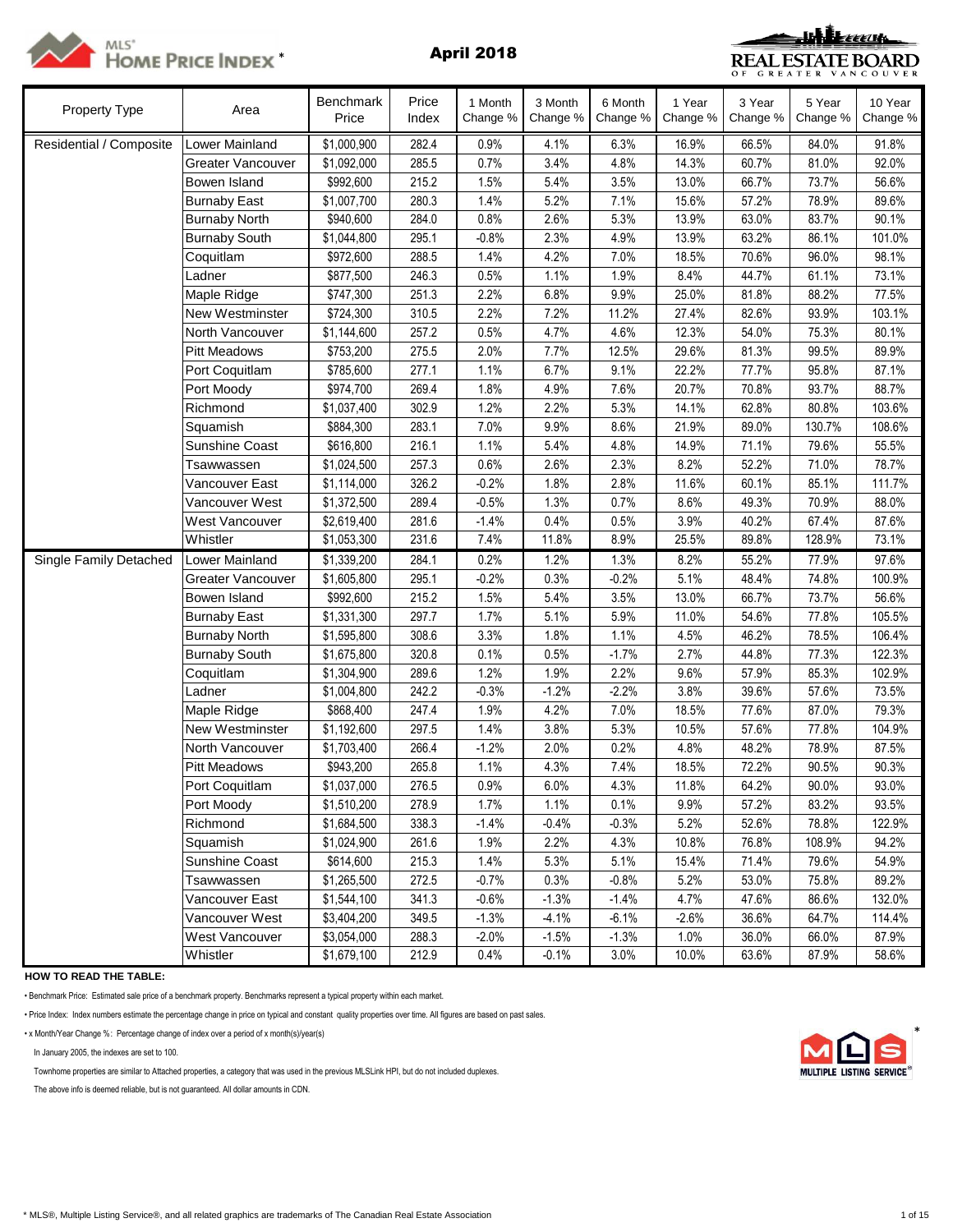



| <b>Property Type</b> | Area                  | <b>Benchmark</b><br>Price | Price<br>Index | 1 Month<br>Change % | 3 Month<br>Change % | 6 Month<br>Change % | 1 Year<br>Change % | 3 Year<br>Change % | 5 Year<br>Change % | 10 Year<br>Change % |
|----------------------|-----------------------|---------------------------|----------------|---------------------|---------------------|---------------------|--------------------|--------------------|--------------------|---------------------|
| Townhouse            | Lower Mainland        | \$721,600                 | 260.8          | 1.9%                | 6.0%                | 7.5%                | 19.5%              | 70.0%              | 80.9%              | 81.1%               |
|                      | Greater Vancouver     | \$854,200                 | 275.6          | 2.3%                | 6.3%                | 6.5%                | 17.7%              | 66.9%              | 82.8%              | 89.4%               |
|                      | <b>Burnaby East</b>   | \$699,300                 | 258.3          | 1.3%                | 4.7%                | 8.1%                | 19.7%              | 59.4%              | 69.6%              | 77.2%               |
|                      | <b>Burnaby North</b>  | \$757,700                 | 282.8          | 0.5%                | 3.2%                | 5.4%                | 16.7%              | 62.0%              | 77.0%              | 88.0%               |
|                      | <b>Burnaby South</b>  | \$834,900                 | 287.6          | 0.9%                | 6.2%                | 9.5%                | 18.5%              | 65.0%              | 83.2%              | 96.6%               |
|                      | Coquitlam             | \$701,600                 | 257.4          | 1.8%                | 5.9%                | 7.8%                | 16.2%              | 66.9%              | 82.7%              | 82.2%               |
|                      | Ladner                | \$786,100                 | 274.1          | 0.8%                | 1.3%                | 5.5%                | 13.4%              | 56.7%              | 72.3%              | 82.4%               |
|                      | Maple Ridge           | \$585,200                 | 271.7          | 1.8%                | 9.6%                | 10.5%               | 30.1%              | 89.6%              | 93.1%              | 87.1%               |
|                      | New Westminster       | \$715,400                 | 282.9          | 1.0%                | 3.1%                | 5.4%                | 15.7%              | 63.1%              | 76.3%              | 91.0%               |
|                      | North Vancouver       | \$1,030,900               | 250.5          | 2.5%                | 3.9%                | 5.5%                | 13.2%              | 61.0%              | 72.3%              | 79.4%               |
|                      | <b>Pitt Meadows</b>   | \$634,900                 | 274.7          | 1.3%                | 7.6%                | 10.6%               | 27.5%              | 80.2%              | 98.8%              | 88.5%               |
|                      | Port Coquitlam        | \$688,900                 | 259.9          | 2.3%                | 8.4%                | 7.1%                | 21.1%              | 74.4%              | 87.1%              | 80.6%               |
|                      | Port Moody            | \$662,200                 | 223.8          | 0.4%                | 4.7%                | 9.2%                | 21.1%              | 52.5%              | 64.1%              | 55.3%               |
|                      | Richmond              | \$839,000                 | 275.7          | 1.0%                | 2.0%                | 4.9%                | 12.8%              | 59.3%              | 72.4%              | 90.7%               |
|                      | Squamish              | \$937,800                 | 340.7          | 10.2%               | 19.2%               | 4.3%                | 24.8%              | 105.4%             | 192.4%             | 148.9%              |
|                      | Tsawwassen            | \$781,300                 | 291.0          | 3.5%                | 2.4%                | 5.5%                | 13.1%              | 65.7%              | 80.0%              | 93.6%               |
|                      | Vancouver East        | \$933,500                 | 306.4          | 2.8%                | 8.8%                | 9.2%                | 21.1%              | 68.3%              | 77.5%              | 94.4%               |
|                      | Vancouver West        | \$1,302,200               | 287.6          | 2.5%                | 4.4%                | 2.9%                | 10.1%              | 60.4%              | 80.5%              | 93.5%               |
|                      | Whistler              | \$1,091,500               | 291.9          | 8.0%                | 19.4%               | 3.9%                | 25.1%              | 89.1%              | 159.2%             | 119.1%              |
| Apartment            | Lower Mainland        | \$664,700                 | 290.6          | 1.3%                | 6.7%                | 12.0%               | 28.4%              | 83.6%              | 93.9%              | 89.7%               |
|                      | Greater Vancouver     | \$701,000                 | 281.7          | 1.1%                | 5.3%                | 9.2%                | 23.7%              | 75.4%              | 88.3%              | 85.8%               |
|                      | <b>Burnaby East</b>   | \$731,500                 | 277.7          | 0.5%                | 6.4%                | 10.6%               | 30.1%              | 64.3%              | 95.3%              | 74.9%               |
|                      | <b>Burnaby North</b>  | \$640,400                 | 273.4          | $-0.2%$             | 3.6%                | 9.1%                | 22.2%              | 82.5%              | 94.0%              | 83.2%               |
|                      | <b>Burnaby South</b>  | \$715,800                 | 287.4          | $-1.6%$             | 2.6%                | 7.8%                | 20.2%              | 78.7%              | 93.4%              | 93.1%               |
|                      | Coquitlam             | \$543,600                 | 298.3          | 1.4%                | 6.0%                | 11.7%               | 30.6%              | 92.9%              | 118.4%             | 95.9%               |
|                      | Ladner                | \$472,600                 | 224.0          | 2.9%                | 9.6%                | 11.8%               | 19.5%              | 46.8%              | 57.2%              | 56.3%               |
|                      | Maple Ridge           | \$329,000                 | 237.6          | 4.1%                | 12.9%               | 22.2%               | 50.6%              | 91.3%              | 88.3%              | 53.5%               |
|                      | New Westminster       | \$557,000                 | 317.5          | 2.5%                | 8.6%                | 13.5%               | 34.9%              | 95.4%              | 101.8%             | 103.7%              |
|                      | North Vancouver       | \$611,900                 | 249.1          | 1.8%                | 7.9%                | 9.9%                | 23.1%              | 62.6%              | 73.2%              | 72.5%               |
|                      | <b>Pitt Meadows</b>   | \$485,700                 | 287.1          | 3.5%                | 11.4%               | 20.3%               | 47.5%              | 92.3%              | 110.6%             | 85.5%               |
|                      | Port Coquitlam        | \$481,400                 | 287.9          | 0.6%                | 6.6%                | 15.1%               | 34.5%              | 98.0%              | 108.0%             | 82.6%               |
|                      | Port Moody            | \$692,300                 | 288.5          | 2.6%                | 7.7%                | 12.9%               | 30.4%              | 94.7%              | 119.2%             | 105.3%              |
|                      | Richmond              | \$684,100                 | 292.0          | 3.7%                | 5.3%                | 12.2%               | 28.0%              | 84.1%              | 92.0%              | 96.0%               |
|                      | Squamish              | \$544,400                 | 262.2          | 10.9%               | 11.0%               | 19.9%               | 37.9%              | 99.2%              | 112.8%             | 91.9%               |
|                      | Tsawwassen            | \$513,600                 | 216.6          | 4.7%                | 11.5%               | 13.6%               | 21.4%              | 54.4%              | 61.8%              | 51.2%               |
|                      | Vancouver East        | \$574,700                 | 317.1          | $-0.5%$             | 4.1%                | 6.7%                | 19.7%              | 80.3%              | 88.4%              | 94.1%               |
|                      | Vancouver West        | \$841,700                 | 273.1          | $-0.4%$             | 3.6%                | 4.4%                | 16.0%              | 60.6%              | 77.6%              | 80.1%               |
|                      | <b>West Vancouver</b> | \$1,295,900               | 262.5          | 1.4%                | 9.9%                | 11.4%               | 20.3%              | 71.2%              | 76.1%              | 89.0%               |
|                      | Whistler              | \$596,300                 | 195.5          | 11.4%               | 11.7%               | 19.6%               | 38.8%              | 131.1%             | 152.3%             | 45.8%               |

### **HOW TO READ THE TABLE:**

• Benchmark Price: Estimated sale price of a benchmark property. Benchmarks represent a typical property within each market.

• Price Index: Index numbers estimate the percentage change in price on typical and constant quality properties over time. All figures are based on past sales.

• x Month/Year Change %: Percentage change of index over a period of x month(s)/year(s)

In January 2005, the indexes are set to 100. \*

Townhome properties are similar to attached properties, a category that was used in the previous MLSLink HPI, but do not included duplexes.

Lower Mainland includes areas serviced by both Real Estate Board of Greater Vancouver & Fraser Valley Real Estate Board.

The above info is deemed reliable, but is not guaranteed. All dollar amounts in CDN.

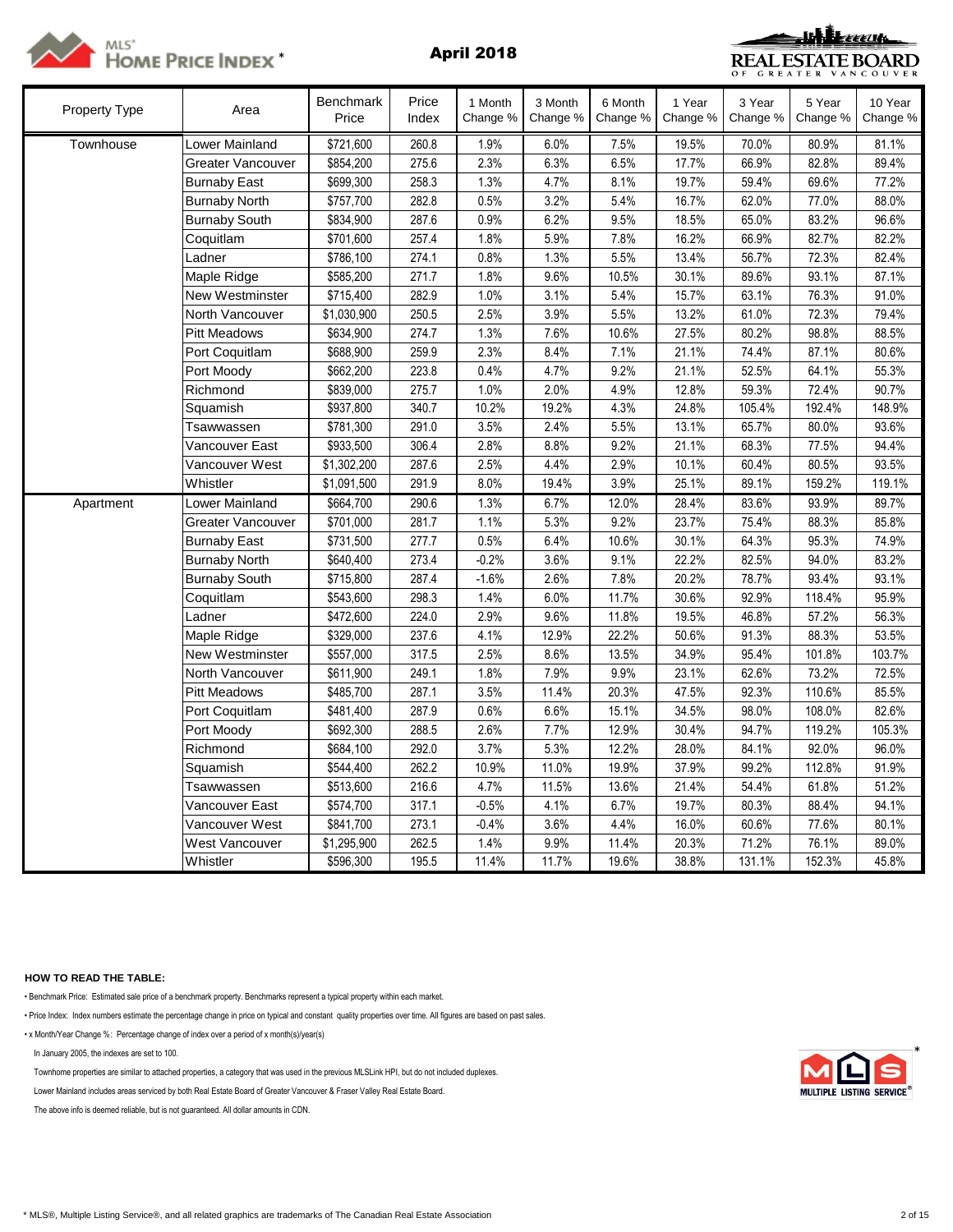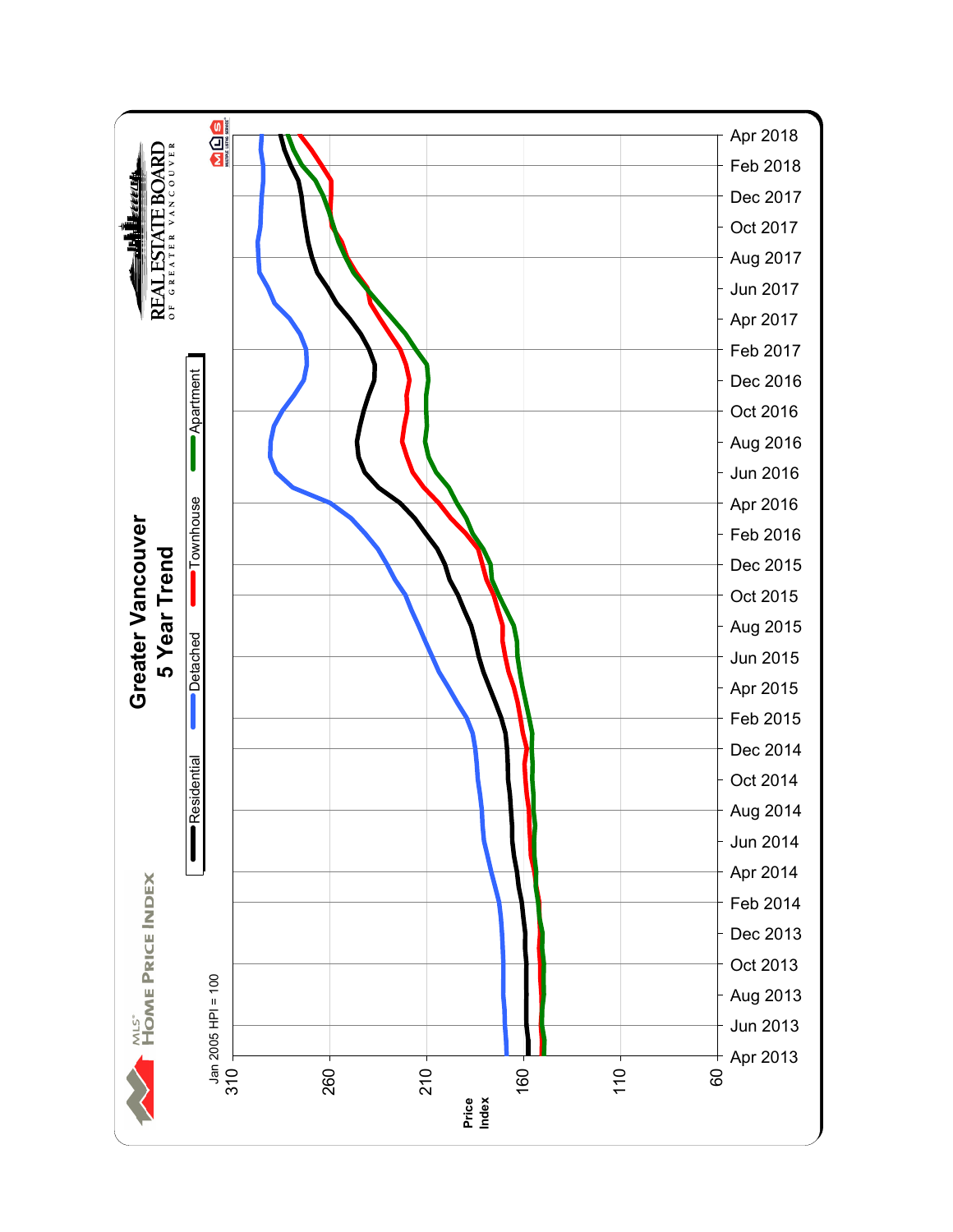|                            | STV101                                                              | 807                | 464                      | 1,308          |             | n/a                 |             | 722           | 446                         | 1,349           |             | n/a                 |           | 1,211           | 620                                  | 1,722           |             | n/a         |           | 2,637          | 1,630          | 4,854          |             | n/a                 |             | 3,550          | 1,866                    | 5,663     |             | n/a                        | $\sum_{\text{unre} \text{ sum}}$                                                  |
|----------------------------|---------------------------------------------------------------------|--------------------|--------------------------|----------------|-------------|---------------------|-------------|---------------|-----------------------------|-----------------|-------------|---------------------|-----------|-----------------|--------------------------------------|-----------------|-------------|-------------|-----------|----------------|----------------|----------------|-------------|---------------------|-------------|----------------|--------------------------|-----------|-------------|----------------------------|-----------------------------------------------------------------------------------|
|                            | ∣Whistler/Pemberton                                                 | $\overline{1}$     | $\frac{6}{5}$            | 27             | n/a         | n/a                 | \$388,500   | თ             | $\boldsymbol{S}$            | 35              | n/a         | \$1,289,500         | \$544,900 | 45              | 29                                   | 42              | n/a         | \$573,500   | \$419,500 | 54             | $\overline{8}$ | 118            | \$2,092,500 | \$1,170,000         | \$409,500   | 59             | 105                      | 128       | \$1,940,000 | \$699,000<br>\$342,500     |                                                                                   |
|                            | Mest Vancouver/Howe Sound                                           | 32                 | $\overline{\phantom{a}}$ | $\overline{c}$ | \$2,655,000 | n/a                 | \$1,053,750 | 26            | $\mathbf{\Omega}$           | $\frac{4}{4}$   | \$2,915,000 | n/a                 | n/a       | 66              | $\circ$                              | $\overline{2}$  | \$3,500,000 | n/a         | \$960,500 | 57             | $\frac{1}{2}$  | 69             | \$2,835,000 | n/a                 | \$1,225,000 | 180            | 27                       | 78        | \$3,325,000 | \$2,000,000<br>\$1,001,500 |                                                                                   |
|                            | <b>Vancouver West</b>                                               | 68                 | 47                       | 350            | \$2,970,000 | \$1,315,000         | \$845,000   | 53            | $\mathcal{S}^{\mathcal{S}}$ | 349             | \$2,981,500 | \$1,538,000         | \$806,500 | $\frac{109}{2}$ | 62                                   | 438             | \$3,320,000 | \$1,316,000 | \$762,000 | 220            | 154            | 1,274          | \$3,265,000 | \$1,398,000         | \$850,000   | 333            | 190                      | 1,472     | \$3,295,000 | \$1,328,500<br>\$713,500   |                                                                                   |
|                            | Vancouver East                                                      | 103                | S3                       | 142            | \$1,650,000 | \$1,136,000         | \$620,000   | 33            | $\frac{4}{3}$               | 156             | \$1,600,000 | \$1,112,000         | \$621,950 | 142             | $\frac{8}{3}$                        | 164             | \$1,552,500 | \$889,950   | \$511,000 | 308            | 159            | 492            | \$1,615,000 | \$1,129,900         | \$625,000   | 430            | 133                      | 538       | \$1,521,500 | \$945,000<br>\$518,000     |                                                                                   |
| <b>Facts</b>               | Sunshine Coast                                                      | 42                 | $\circ$                  |                | \$622,500   | Ρā                  | ηá          | 4             | $\circ$                     | $\overline{c}$  | \$597,500   | n/a                 | ηá        | 57              | $\frac{3}{2}$                        | $\tilde{c}$     | \$640,000   | ηá          | ηa        | 157            | $30\,$         | 27             | \$623,324   | \$389,950           | \$479,100   | 202            | 35                       | 39        | \$571,500   | \$355,000<br>\$315,000     |                                                                                   |
|                            | <b>Usimenp<sup>S</sup></b>                                          | $^{24}$            | $\ddot{ }$               | 5              | \$1,050,000 | n/a                 | n/a         | 25            | $\tilde{4}$                 | $\infty$        | \$942,000   | n/a                 | n/a       | 34              | $\overline{\widetilde{\mathcal{C}}}$ | $\frac{8}{3}$   | \$996,500   | \$579,900   | n/a       | 73             | 61             | $\frac{4}{4}$  | \$955,000   | \$662,500           | \$435,000   | 96             | 78                       | 57        | \$882,500   | \$589,900<br>\$363,000     |                                                                                   |
| $\boldsymbol{\omega}$<br>Ш | Richmond                                                            | 65                 | $\mathcal{L}$            | 167            | \$1,680,000 | \$850,000           | \$618,000   | 77            | 67                          | 161             | \$1,687,000 | \$895,000           | \$613,500 | 157             | 121                                  | 230             | \$1,632,000 | \$828,000   | \$475,000 | 260            | 273            | 616            | \$1,700,000 | \$865,000           | \$593,000   | 455            | 346                      | 805       | \$1,628,999 | \$798,000<br>\$465,000     |                                                                                   |
| <b>UAS</b>                 | Port Moody/Belcarra                                                 | $\overline{2}$     | $\frac{6}{5}$            | 17             | \$1,420,000 | n/a                 | n/a         | 7             | $\ddot{ }$                  | 33              | n/a         | n/a                 | \$642,000 | 22              | $\overline{9}$                       | $\overline{4}$  | \$1,264,500 | n/a         | \$592,000 | 39             | 56             | 104            | \$1,462,000 | \$738,000           | \$613,500   | $\mathfrak{g}$ | 54                       | 138       | \$1,280,000 | \$595,750<br>\$495,000     |                                                                                   |
|                            | Port Coquitlam                                                      | 34                 | é,                       | 48             | \$1,030,000 | n/a                 | \$453,000   | $\frac{1}{2}$ | 30                          | $\frac{4}{1}$   | \$1,025,000 | \$726,500           | \$480,000 | 45              | 27                                   | 48              | \$935,000   | \$582,000   | \$342,500 | 105            | $\mathfrak{A}$ | 156            | \$1,025,000 | \$702,347           | \$447,500   | 135            | $\overline{5}$           | 172       | \$880,000   | \$567,000<br>\$337,500     |                                                                                   |
| <b>SUNIVE</b>              | North Vancouver                                                     | 77                 | 42                       | 101            | \$1,675,000 | \$1,040,000         | \$650,000   | 67            | $30\,$                      | 117             | \$1,790,000 | \$1,105,000         | \$640,000 | 110             | 36                                   | 106             | \$1,900,000 | \$1,002,000 | \$585,000 | 232            | 119            | 380            | \$1,740,000 | \$1,025,000         | \$665,000   | 330            | 116                      | 385       | \$1,740,000 | \$963,500<br>\$542,000     | for the Gulf Islands                                                              |
|                            | New Westminster                                                     | 27                 | $\frac{3}{2}$            | 3              | \$1,180,000 | n/a                 | \$535,000   | $\approx$     | $\frac{6}{5}$               | $\tilde{t}$     | \$1,126,500 | n/a                 | \$536,500 | 28              | $20$                                 | 131             | \$1,107,500 | \$640,000   | \$446,000 | $\rm ^{\rm 8}$ | S3             | 342            | \$1,237,500 | \$775,000           | \$526,250   | $\overline{r}$ | $\rm ^{60}$              | 384       | \$1,085,000 | \$646,000<br>\$431,000     |                                                                                   |
|                            | , <sup>Maple Ridge/Pitt Meadows</sup>                               | 123                | 50                       | 55             | \$908,000   | \$579,950           | \$380,000   | 113           | 47                          | 53              | \$865,000   | \$540,000           | \$403,000 | 140             | 68                                   | 90              | \$785,000   | \$475,500   | \$319,450 | 395            | 178            | 255            | \$885,000   | \$560,000           | \$378,000   | 398            | 216                      | 262       | \$749,000   | \$458,750<br>\$300,000     |                                                                                   |
|                            | JIng - spuelsl                                                      | 4                  | $\circ$                  | $\circ$        | Ρā          | Ρā                  | ηa          | 5             | $\circ$                     | $\circ$         | n/a         | n/a                 | n/a       | $\overline{ }$  | $\circ$                              | $\circ$         | n/a         | n/a         | ηã        | $\div$         | $\overline{ }$ | $\circ$        | Ρá          | $\tilde{P}$         | n'a         | é,             | $\overline{\phantom{a}}$ | $\circ$   | P,d         | n/a<br>n'a                 |                                                                                   |
|                            | $q_{100}$ s - $e_{110}$ q                                           | 45                 | $\infty$                 | $\overline{1}$ | \$1,175,000 | n/a                 | n/a         | 34            | $\circ$                     | $\overline{20}$ | \$1,236,000 | n/a                 | \$555,000 | 52              | 45                                   | $\overline{20}$ | \$1,057,500 | n/a         | \$497,500 | 123            | 32             | $\overline{6}$ | \$1,140,000 | \$678,000           | \$551,000   | 173            | $62\,$                   | 66        | \$1,065,000 | \$668,450<br>\$479,000     |                                                                                   |
|                            | Coquitlam                                                           | 77                 | $\overline{\mathcal{E}}$ | 92             | \$1,310,000 | \$870,000           | \$608,180   | $\approx$     | 35                          | $\overline{5}$  | \$1,375,000 | \$899,000           | \$540,000 | 113             | 55                                   | 126             | \$1,310,000 | \$705,000   | \$480,000 | 271            | 115            | 350            | \$1,335,000 | \$830,000           | \$558,000   | 313            | 153                      | 436       | \$1,234,250 | \$710,000<br>\$465,000     |                                                                                   |
|                            | Burnaby<br><b>ISK</b>                                               | 54                 | $\mbox{ }^\mathrm{SO}$   | 160            | \$1,575,000 | \$809,900           | \$599,000   | 50            | $58\,$                      | 150             | \$1,785,000 | \$797,100           | \$594,000 | 104             | 67                                   | 238             | \$1,600,000 | \$825,000   | \$510,000 | 212            | 213            | 566            | \$1,655,000 | \$786,000           | \$600,000   | 291            | 199                      | 703       | \$1,580,000 | \$750,000<br>\$500,000     |                                                                                   |
|                            | VANCOUVER<br>EEELI                                                  | Detached<br>Number | Attached                 | Apartment      | Detached    | Attached<br>Selling | Apartment   | Detached      | Attached                    | Apartmen        | Detached    | Attached<br>Selling | Apartment | Detached        | Attached                             | Apartment       | Detached    | Attached    | Apartment | Detached       | Attached       | Apartmen       | Detached    | Attached<br>Selling | Apartmen    | Detached       | Attached                 | Apartment | Detached    | Apartment<br>Attached      |                                                                                   |
|                            | <b>ESTATE BO</b><br>2018<br>April<br>ال<br>إيلا <b>م</b><br>GREATER |                    | ۵ŕ                       | Sales          | Median      |                     | Price       | Number        | ٔة                          | Sales           | Median      |                     | Price     | Number          | ٔة                                   | Sales           | Median      | Selling     | Price     | Number         | ō              | Sales          | Median      | Price               |             | Number         | ٥ť                       | Sales     | Median      | Selling<br>Price           |                                                                                   |
|                            | ₹<br>RE<br>$\overline{0}$                                           |                    |                          | April          | 2018        |                     |             |               |                             | March           | 2018        |                     |           |                 |                                      | April           | 2017        |             |           |                |                | Jan. -         | Apr. 2018   | Year-to-date        |             |                |                          | Jan. -    | Apr. 2017   | Year-to-date               | Note: Median Selling Prices are not reported for areas with less than 20 sales or |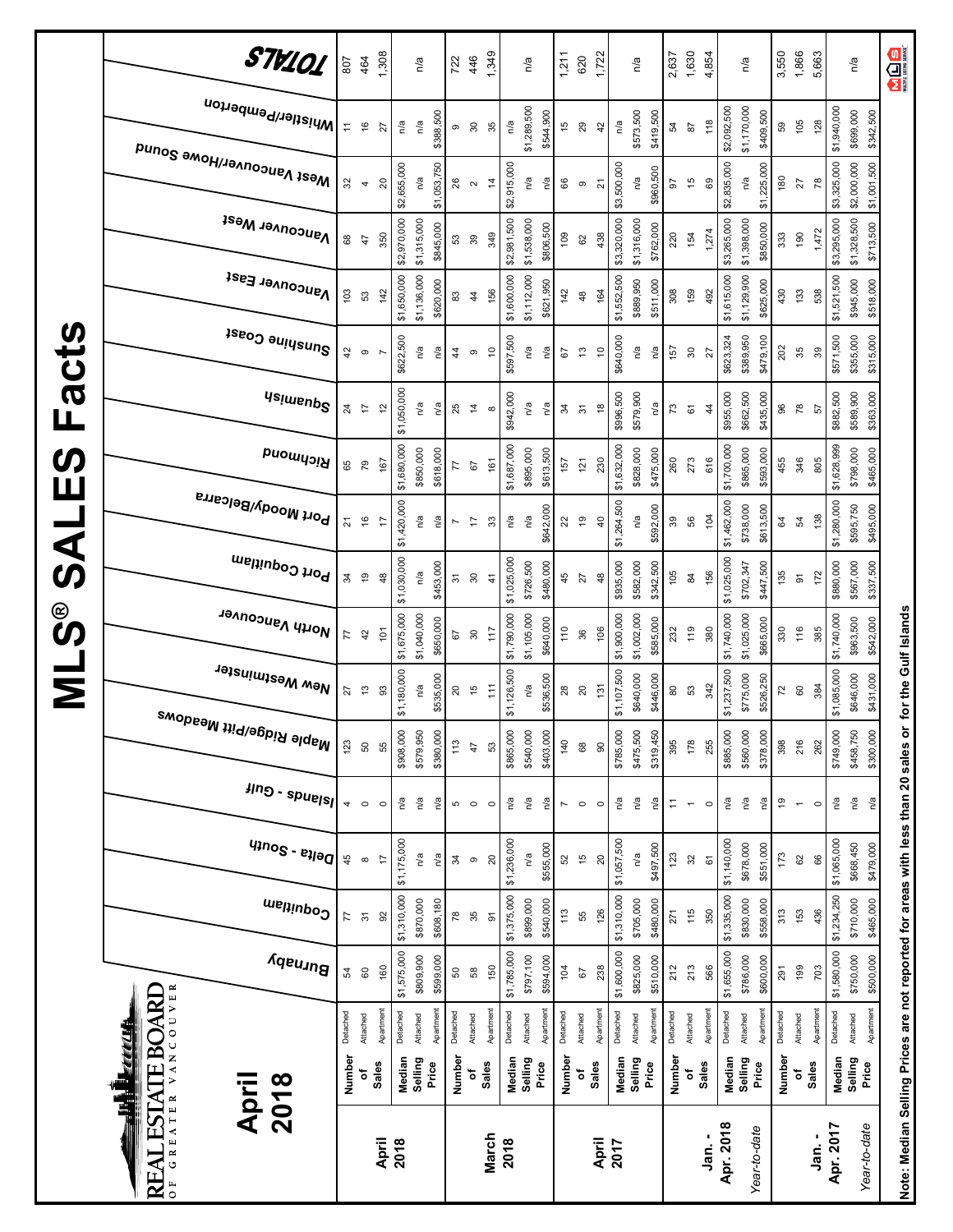| $^\copyright$<br><b>SV</b><br>Ξ | North Vancouver<br>New Westminster<br>, <sup>Maple Ridge/Pitt Meadows</sup><br>$\frac{2}{3}$ - spuels          | 243<br>61<br>215<br>$\circ$             | 67<br>$\overline{\mathfrak{S}}$<br>$\overline{2}$<br>$\sim$ | 168<br>$\frac{143}{1}$<br>108<br>$\circ$  | 32%<br>44%<br>57%<br>44%      | 63%<br>42%<br>63%<br>$0\%$                           | 60%<br>65%<br>51%<br>ΡÁ        | 157<br>35<br>178<br>$\overline{\omega}$ | 57<br>$\overline{\phantom{a}}$<br>$\mbox{ }^\mathrm{SO}$<br>$\sim$                                           | 143<br>$\frac{1}{4}$<br>67<br>$\circ$        | 43%<br>57%<br>63%<br>42%                    | 53%<br>88%<br>78%<br>$0\%$                | 82%<br>79%<br>79%<br>ΡØ.       | 162<br>$43$<br>186<br>$\frac{1}{2}$   | 58<br>25<br>67<br>$\circ$                                       | 136<br>145<br>$\pmb{\mathbb{S}}$<br>$\circ$            | 68%<br>65%<br>75%<br>54%                    | 62%<br>80%<br>101%<br>Ρá                          | 78%<br>90%<br>101%<br>n/a       | 691<br>157<br>660<br>$33\,$             | 196<br>89<br>249<br>$\infty$                   | 34%<br>553<br>457<br>60%<br>307<br>33%<br>$\circ$ | 51%                                  | 61%<br>69%<br>60%<br>75%<br>71%<br>83%<br>13%<br>n/a            | 589<br>120<br>613<br>$30\,$             | 166<br>$\overline{\mathtt{s}}$<br>265<br>$\mathfrak{S}$ | 517<br>487<br>332<br>$\circ$                   | 56%<br>60%<br>65%<br>63%      | 70%<br>69%<br>82%<br>33%                             | 74%<br>79%<br>79%<br>ηá        | ive listings                                                                           |
|---------------------------------|----------------------------------------------------------------------------------------------------------------|-----------------------------------------|-------------------------------------------------------------|-------------------------------------------|-------------------------------|------------------------------------------------------|--------------------------------|-----------------------------------------|--------------------------------------------------------------------------------------------------------------|----------------------------------------------|---------------------------------------------|-------------------------------------------|--------------------------------|---------------------------------------|-----------------------------------------------------------------|--------------------------------------------------------|---------------------------------------------|---------------------------------------------------|---------------------------------|-----------------------------------------|------------------------------------------------|---------------------------------------------------|--------------------------------------|-----------------------------------------------------------------|-----------------------------------------|---------------------------------------------------------|------------------------------------------------|-------------------------------|------------------------------------------------------|--------------------------------|----------------------------------------------------------------------------------------|
|                                 | $q_{100}$ s - $e_{110}$ q<br>Coquitlam<br>Burnaby<br>VANCOUVER<br><b>REAL ESTATE BOARD</b><br><b>TAN TERRE</b> | 122<br>206<br>240<br>Detached<br>Number | $\overset{\circ}{=}$<br>72<br>104<br>Attached<br>۵f         | 33<br>173<br>279<br>Apartment<br>Listings | 37%<br>37%<br>23%<br>Detached | 44%<br>43%<br>58%<br>% Sales to Attached<br>Listings | 52%<br>53%<br>57%<br>Apartment | 89<br>159<br>154<br>Detached<br>Number  | $\stackrel{\scriptstyle\mathsf{r}}{\scriptstyle\mathsf{r}}$<br>$\frac{3}{4}$<br>$^{\tt 8}$<br>Attached<br>۵Ļ | $39\,$<br>12<br>205<br>Apartment<br>Listings | 38%<br>49%<br>32%<br>Detached<br>% Sales to | 82%<br>73%<br>66%<br>Attached<br>Listings | 51%<br>81%<br>73%<br>Apartment | 5<br>183<br>187<br>Detached<br>Number | $\frac{1}{2}$<br>$\overline{\kappa}$<br>$118$<br>Attached<br>۵f | $\overline{20}$<br>138<br>271<br>Apartment<br>Listings | 57%<br>62%<br>56%<br>Detached<br>% Sales to | 100%<br>74%<br>57%<br>Attached<br><b>Listings</b> | 100%<br>91%<br>88%<br>Apartment | 377<br>632<br>717<br>Detached<br>Number | 54<br>214<br>353<br>Attached<br>Listings<br>٥ŕ | 33%<br>109<br>484<br>833<br>Apartment<br>Detached | 43%<br>30%<br>Attached<br>% Sales to | 59%<br>56%<br>54%<br>72%<br>60%<br>68%<br>Apartment<br>Listings | 367<br>566<br>685<br>Detached<br>Number | $\overline{70}$<br>213<br>337<br>Attached<br>đ          | $_{88}$<br>526<br>951<br>Apartment<br>Listings | 47%<br>55%<br>42%<br>Detached | 89%<br>72%<br>59%<br>% Sales to Attached<br>Listings | 75%<br>83%<br>74%<br>Apartment | * Year-to-date listings represent a cumulative total of listings rather than total act |
|                                 | <b>April</b><br>2018                                                                                           |                                         |                                                             | April                                     | 2018                          |                                                      |                                |                                         |                                                                                                              | March                                        | 2018                                        |                                           |                                |                                       |                                                                 | April                                                  | 2017                                        |                                                   |                                 |                                         |                                                | Apr. 2018<br>Jan. -                               |                                      | Year-to-date                                                    |                                         |                                                         | Jan.                                           | Apr. 2017                     | Year-to-date*                                        |                                |                                                                                        |

**\* Year-to-date listings represent a cumulative total of listings rather than total active listings.**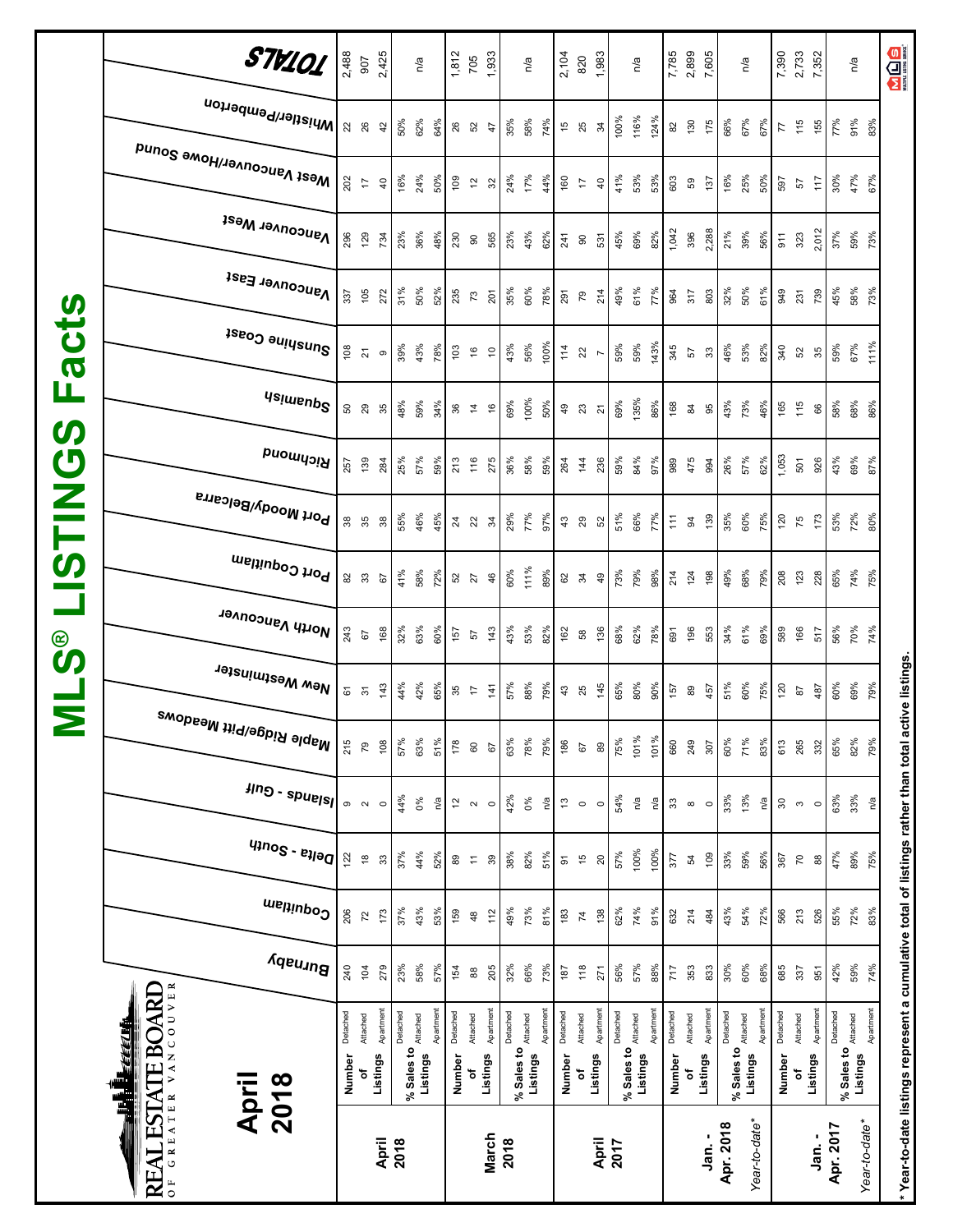## <u>ullean</u> REAL ESTATE BOARD

# **Listing & Sales Activity Summary**



|                                      |                             |                               | <b>Listings</b>  |                                      |                  |                        |                               | <b>Sales</b>                         |                             |                              |                                       |
|--------------------------------------|-----------------------------|-------------------------------|------------------|--------------------------------------|------------------|------------------------|-------------------------------|--------------------------------------|-----------------------------|------------------------------|---------------------------------------|
|                                      | $\mathbf{1}$<br>Apr<br>2017 | $\overline{2}$<br>Mar<br>2018 | 3<br>Apr<br>2018 | Col. 2 & 3<br>Percentage<br>Variance | 5<br>Apr<br>2017 | 6<br>Mar<br>2018       | $\overline{7}$<br>Apr<br>2018 | Col. 6 & 7<br>Percentage<br>Variance | 9<br>Feb 2017 -<br>Apr 2017 | 10<br>Feb 2018 -<br>Apr 2018 | Col. 9 & 10<br>Percentage<br>Variance |
|                                      |                             |                               |                  |                                      |                  |                        |                               |                                      |                             |                              |                                       |
| <b>BURNABY</b><br><b>DETACHED</b>    | 187                         | 154                           | 240              | %<br>55.8                            | 104              | 50                     | 54                            | %<br>8.0                             | 251                         | 156                          | %<br>$-37.8$                          |
| <b>ATTACHED</b>                      | 118                         | 88                            | 104              | 18.2                                 | 67               | 58                     | 60                            | 3.4                                  | 172                         | 178                          | 3.5                                   |
| <b>APARTMENTS</b>                    | 271                         | 205                           | 279              | 36.1                                 | 238              | 150                    | 160                           | 6.7                                  | 595                         | 454                          | $-23.7$                               |
| <b>COQUITLAM</b>                     |                             |                               |                  |                                      |                  |                        |                               |                                      |                             |                              |                                       |
| <b>DETACHED</b>                      | 183                         | 159                           | 206              | 29.6                                 | 113              | 78                     | 77                            | $-1.3$                               | 278                         | 215                          | $-22.7$                               |
| <b>ATTACHED</b><br><b>APARTMENTS</b> | 74<br>138                   | 48<br>112                     | 72<br>173        | 50.0<br>54.5                         | 55<br>126        | 35<br>91               | 31<br>92                      | $-11.4$<br>1.1                       | 134<br>376                  | 96<br>270                    | $-28.4$<br>$-28.2$                    |
| <b>DELTA</b>                         |                             |                               |                  |                                      |                  |                        |                               |                                      |                             |                              |                                       |
| <b>DETACHED</b>                      | 91                          | 89                            | 122              | 37.1                                 | 52               | 34                     | 45                            | 32.4                                 | 154                         | 109                          | $-29.2$                               |
| <b>ATTACHED</b><br><b>APARTMENTS</b> | 15<br>20                    | 11                            | 18               | 63.6                                 | 15               | $\boldsymbol{9}$<br>20 | 8                             | $-11.1$                              | 54                          | 24<br>48                     | $-55.6$                               |
|                                      |                             | 39                            | 33               | $-15.4$                              | 20               |                        | 17                            | $-15.0$                              | 55                          |                              | $-12.7$                               |
| <b>MAPLE RIDGE/PITT MEADOWS</b>      |                             |                               |                  |                                      |                  |                        |                               |                                      |                             |                              |                                       |
| <b>DETACHED</b><br><b>ATTACHED</b>   | 186<br>67                   | 178<br>60                     | 215<br>79        | 20.8<br>31.7                         | 140<br>68        | 113<br>47              | 123<br>50                     | 8.8<br>6.4                           | 341<br>187                  | 321<br>136                   | $-5.9$<br>$-27.3$                     |
| APARTMENTS                           | 89                          | 67                            | 108              | 61.2                                 | 90               | 53                     | 55                            | 3.8                                  | 227                         | 173                          | $-23.8$                               |
| <b>NORTH VANCOUVER</b>               |                             |                               |                  |                                      |                  |                        |                               |                                      |                             |                              |                                       |
| <b>DETACHED</b>                      | 162                         | 157                           | 243              | 54.8                                 | 110              | 67                     | 77                            | 14.9                                 | 296                         | 202                          | $-31.8$                               |
| <b>ATTACHED</b><br><b>APARTMENTS</b> | 58<br>136                   | 57<br>143                     | 67<br>168        | 17.5<br>17.5                         | 36<br>106        | 30<br>117              | 42<br>101                     | 40.0<br>$-13.7$                      | 103<br>326                  | 92<br>305                    | $-10.7$<br>$-6.4$                     |
| <b>NEW WESTMINSTER</b>               |                             |                               |                  |                                      |                  |                        |                               |                                      |                             |                              |                                       |
| <b>DETACHED</b>                      | 43                          | 35                            | 61               | 74.3                                 | 28               | 20                     | 27                            | 35.0                                 | 61                          | 69                           | 13.1                                  |
| <b>ATTACHED</b>                      | 25<br>145                   | 17                            | 31               | 82.4                                 | 20               | 15                     | 13                            | $-13.3$<br>$-16.2$                   | 55                          | 40                           | $-27.3$                               |
| APARTMENTS                           |                             | 141                           | 143              | 1.4                                  | 131              | 111                    | 93                            |                                      | 337                         | 270                          | $-19.9$                               |
| <b>PORT MOODY/BELCARRA</b>           |                             |                               |                  |                                      |                  |                        |                               |                                      |                             |                              |                                       |
| <b>DETACHED</b><br><b>ATTACHED</b>   | 43<br>29                    | 24<br>22                      | 38<br>35         | 58.3<br>59.1                         | 22<br>19         | $\overline{7}$<br>17   | 21<br>16                      | 200.0<br>$-5.9$                      | 56<br>41                    | 36<br>45                     | $-35.7$<br>9.8                        |
| <b>APARTMENTS</b>                    | 52                          | 34                            | 38               | 11.8                                 | 40               | 33                     | 17                            | $-48.5$                              | 116                         | 72                           | $-37.9$                               |
| <b>PORT COQUITLAM</b>                |                             |                               |                  |                                      |                  |                        |                               |                                      |                             |                              |                                       |
| <b>DETACHED</b>                      | 62                          | 52                            | 82               | 57.7                                 | 45               | 31                     | 34                            | 9.7                                  | 121                         | 92                           | $-24.0$                               |
| <b>ATTACHED</b><br><b>APARTMENTS</b> | 34<br>49                    | 27<br>46                      | 33<br>67         | 22.2<br>45.7                         | 27<br>48         | 30<br>41               | 19<br>48                      | $-36.7$<br>17.1                      | 77<br>141                   | 68<br>127                    | $-11.7$<br>$-9.9$                     |
| <b>RICHMOND</b>                      |                             |                               |                  |                                      |                  |                        |                               |                                      |                             |                              |                                       |
| <b>DETACHED</b>                      | 264                         | 213                           | 257              | 20.7                                 | 157              | 77                     | 65                            | $-15.6$                              | 400                         | 194                          | $-51.5$                               |
| <b>ATTACHED</b>                      | 144                         | 116                           | 139              | 19.8                                 | 121              | 67                     | 79                            | 17.9                                 | 299                         | 212                          | $-29.1$                               |
| <b>APARTMENTS</b>                    | 236                         | 275                           | 284              | 3.3                                  | 230              | 161                    | 167                           | 3.7                                  | 682                         | 471                          | $-30.9$                               |
| <b>SUNSHINE COAST</b>                |                             |                               |                  |                                      |                  |                        |                               |                                      |                             |                              |                                       |
| <b>DETACHED</b><br><b>ATTACHED</b>   | 114<br>22                   | 103<br>16                     | 108<br>21        | 4.9<br>31.3                          | 67<br>13         | 44<br>$\boldsymbol{9}$ | 42<br>9                       | $-4.5$<br>0.0                        | 170<br>29                   | 121<br>25                    | $-28.8$<br>$-13.8$                    |
| <b>APARTMENTS</b>                    | $\overline{7}$              | 10                            | 9                | $-10.0$                              | 10               | 10                     | 7                             | $-30.0$                              | 32                          | 21                           | $-34.4$                               |
| <b>SQUAMISH</b>                      |                             |                               |                  |                                      |                  |                        |                               |                                      |                             |                              |                                       |
| <b>DETACHED</b>                      | 49                          | 36                            | 50               | 38.9                                 | 34               | 25                     | 24                            | $-4.0$                               | 80                          | 67                           | $-16.3$                               |
| <b>ATTACHED</b><br><b>APARTMENTS</b> | 23<br>21                    | 14<br>16                      | 29<br>35         | 107.1<br>118.8                       | 31<br>18         | 14<br>8                | 17<br>12                      | 21.4<br>50.0                         | 67<br>49                    | 51<br>38                     | $-23.9$<br>$-22.4$                    |
| <b>VANCOUVER EAST</b>                |                             |                               |                  |                                      |                  |                        |                               |                                      |                             |                              |                                       |
| <b>DETACHED</b>                      | 291                         | 235                           | 337              | 43.4                                 | 142              | 83                     | 103                           | 24.1                                 | 379                         | 263                          | $-30.6$                               |
| <b>ATTACHED</b>                      | 79                          | 73                            | 105<br>272       | 43.8                                 | 48               | 44                     | 53                            | 20.5                                 | 121                         | 134                          | 10.7                                  |
| <b>APARTMENTS</b>                    | 214                         | 201                           |                  | 35.3                                 | 164              | 156                    | 142                           | $-9.0$                               | 463                         | 425                          | $-8.2$                                |
| <b>VANCOUVER WEST</b>                |                             |                               |                  |                                      |                  |                        |                               |                                      |                             |                              |                                       |
| <b>DETACHED</b><br><b>ATTACHED</b>   | 241<br>90                   | 230<br>90                     | 296<br>129       | 28.7<br>43.3                         | 109<br>62        | 53<br>39               | 68<br>47                      | 28.3<br>20.5                         | 297<br>166                  | 174<br>130                   | $-41.4$<br>$-21.7$                    |
| <b>APARTMENTS</b>                    | 531                         | 565                           | 734              | 29.9                                 | 438              | 349                    | 350                           | 0.3                                  | 1261                        | 1031                         | $-18.2$                               |
| <b>WHISTLER/PEMBERTON</b>            |                             |                               |                  |                                      |                  |                        |                               |                                      |                             |                              |                                       |
| <b>DETACHED</b>                      | 15                          | 26                            | 22               | $-15.4$                              | 15               | 9                      | 11                            | 22.2                                 | 47                          | 39                           | $-17.0$                               |
| <b>ATTACHED</b><br><b>APARTMENTS</b> | 25<br>34                    | 52<br>47                      | 26<br>42         | $-50.0$<br>$-10.6$                   | 29<br>42         | 30<br>35               | 16<br>27                      | $-46.7$<br>$-22.9$                   | 83<br>113                   | 68<br>91                     | $-18.1$<br>$-19.5$                    |
| <b>WEST VANCOUVER/HOWE SOUND</b>     |                             |                               |                  |                                      |                  |                        |                               |                                      |                             |                              |                                       |
| <b>DETACHED</b>                      | 160                         | 109                           | 202              | 85.3                                 | 66               | 26                     | 32                            | 23.1                                 | 160                         | 82                           | $-48.8$                               |
| <b>ATTACHED</b>                      | 17                          | 12                            | 17               | 41.7                                 | 9                | $\overline{2}$         | 4                             | 100.0                                | 24                          | 11                           | $-54.2$                               |
| APARTMENTS                           | 40                          | 32                            | 40               | 25.0                                 | 21               | 14                     | 20                            | 42.9                                 | 65                          | 46                           | $-29.2$                               |
| <b>GRAND TOTALS</b>                  |                             |                               |                  |                                      |                  |                        |                               |                                      |                             |                              |                                       |
| <b>DETACHED</b><br><b>ATTACHED</b>   | 2091<br>820                 | 1800<br>703                   | 2479<br>905      | 37.7<br>28.7                         | 1204<br>620      | 717<br>446             | 803<br>464                    | 12.0<br>4.0                          | 3091<br>1612                | 2140<br>1310                 | -30.8<br>$-18.7$                      |
| <b>APARTMENTS</b>                    | 1983                        | 1933                          | 2425             | 25.5                                 | 1722             | 1349                   | 1308                          | $-3.0$                               | 4838                        | 3842                         | $-20.6$                               |
|                                      |                             |                               |                  |                                      |                  |                        |                               |                                      |                             |                              |                                       |